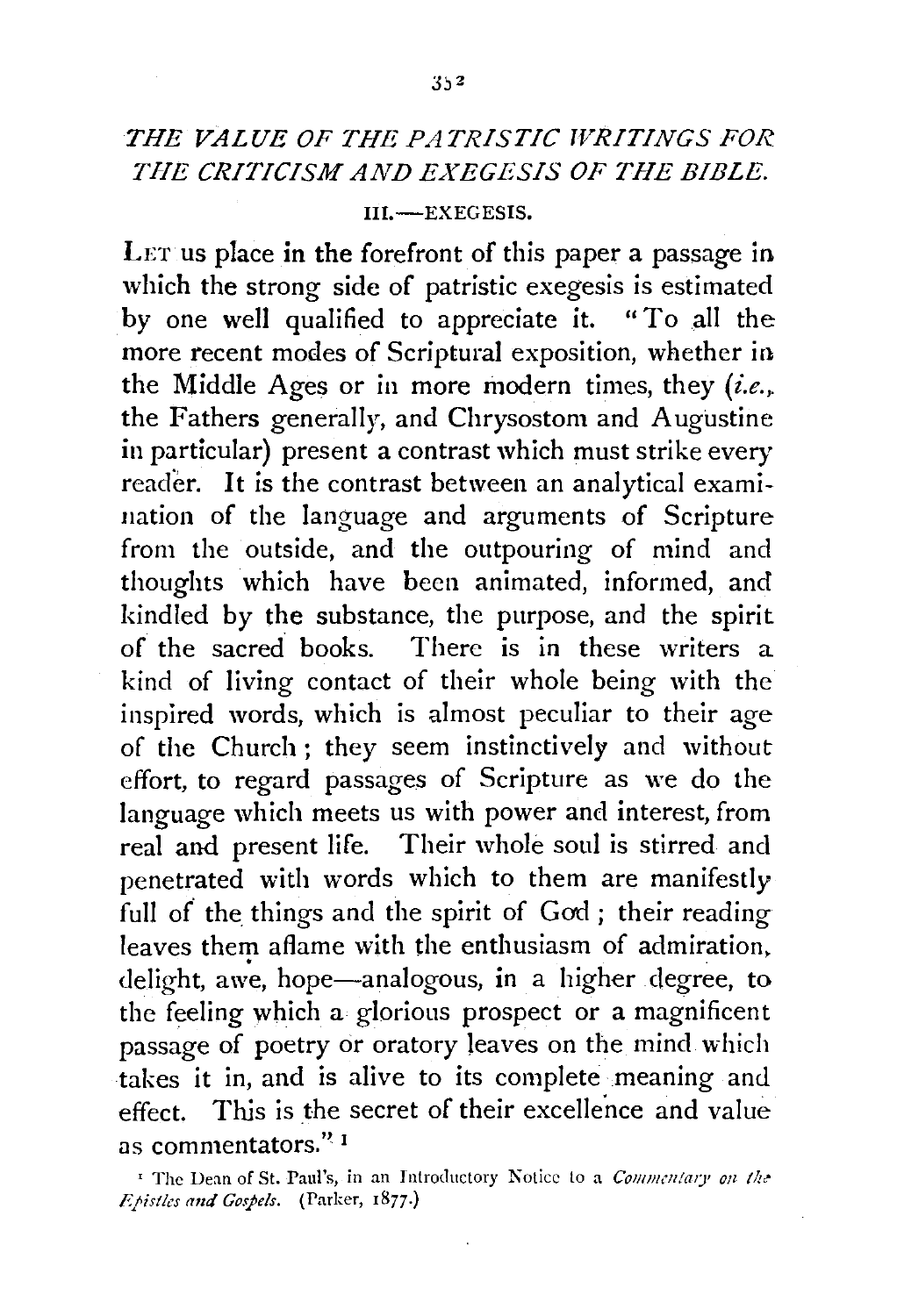. This eloquent eulogy, true as it is in the main, may yet perhaps in one respect be open to some misunderstanding. If the early commentators seem to enter more fully into the "substance, purpose, and spirit of the sacred books," this is rather in the way of a more vivid realization of Christian faith and practice in general than to a deeper insight into the meaning of the sacred writers. Place, for instance, side by side Canon Westcott's treatment of the Prologue to St. John's Gospel with Chrysostom's comments on the same portion of Scripture, and it will be seen at a glance that the older commentary is by far the thinner of the two. And wherever there is needed a certain self-projection of the commentator into a different order of ideas, where it is necessary to trace sympathetically the growth of an idea to its primal germ, and thence downwards into its later developments and wider ramifications, there, as a rule, the ancients are surpassed by the moderns. It is on the general standpoint of Christianity and human nature that the former are strong. Grant them their dogmatic system, and they enforce it with great power and eloquence. The universal and elemental characteristics of man as a religious being, the constantly recurring vicissitudes of human fortunes, the passions and motives that were the same yesterday as they are to-day, are touched often with a master hand. In these two spheres the ancients had many advantages. The conditions of life were simpler. The atmosphere they breathed was less highly intellectualized. Among Christians there was an intense belief in their own faith which external controversies had no power to chill. The contrast with heathenism and heathen morals was still vividly pre-

VOL XI.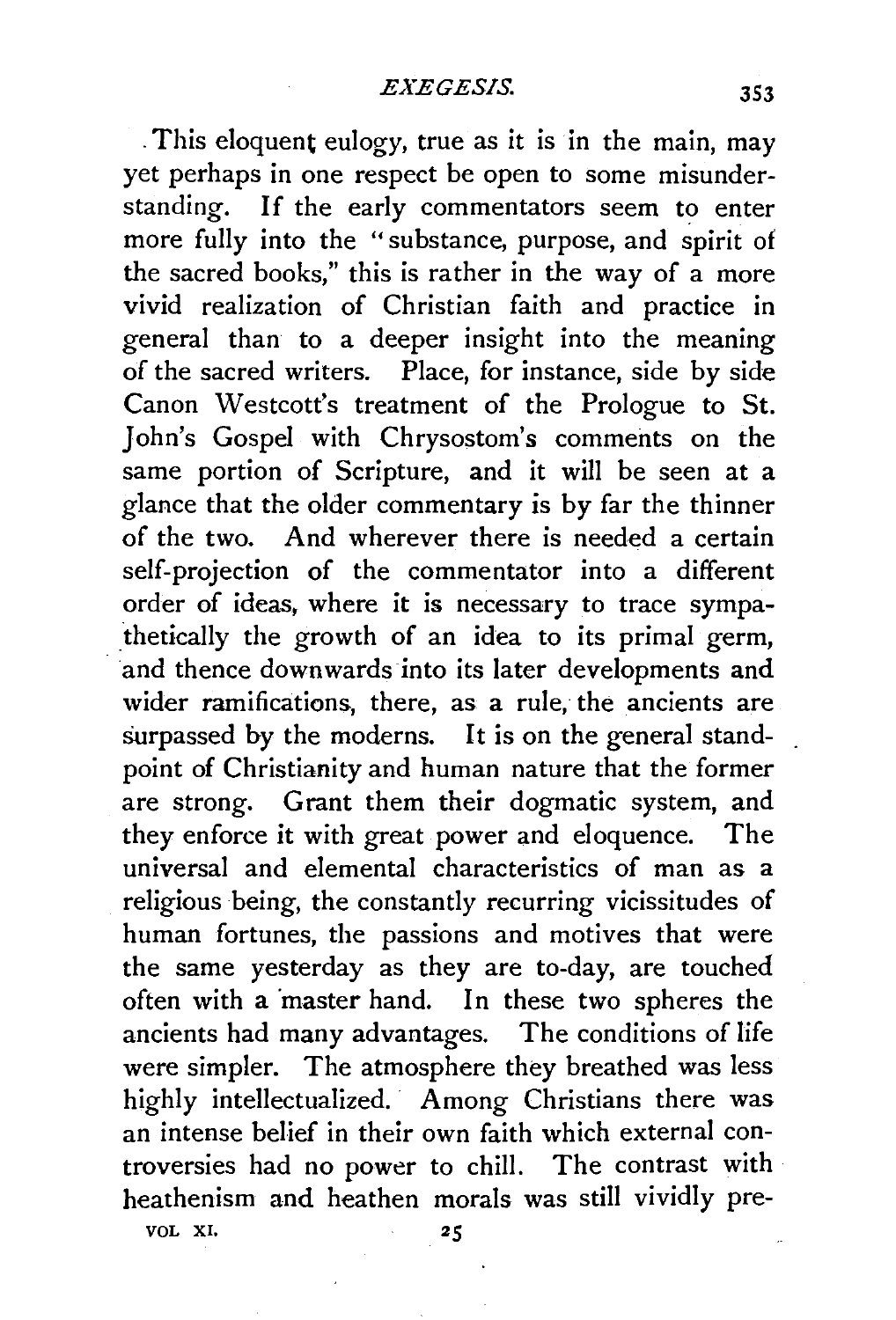sent. In opposition to these, the commonplaces of Christianity did not seem commonplace. They were lighted up with a genuine enthusiasm. They were impressed with all the freshness and energy of a new creed. The general tendencies of the age told in the same direction. A similar set of causes were at work to those which made the Elizabethan drama so much more forcible than that of our own day. Passions were more vehement, or, at least, more undisguised and uncontrolled. The levelling and smoothing influences of modern times were comparatively wanting. Conventionalities had less hold. The characters and actions of men stood out in bolder relief. Such was the society which Chrysostom and Augustine addressed and from which they took their subjects. Their commentaries on Scripture were not written like those of modern times-by some quiet professor in the studious seclusion of a university. For the most part-though not, of course, entirely-they took the form of homilies, delivered from the pulpit to crowded audiences. In any case the great majority of them were intended for immediate application to men and to practical life. It is a significant fact that most of the great commentators of antiquity-Theodore of Mopsuestia, Theodoret, the Cyrils, Chrysostom, Augustine-were bishops engaged in the active duties of their sees. Of the most eminent only two-Origen and Jerome-could be described as literary men. When to all these favourable circumstances is added the commanding genius of teachers like Chrysostom and Augustine themselves, we cannot be surprised if they spoke to their contemporaries in "thoughts that breathe and words that burn " to an extent that does not seem possible in this *blase* age.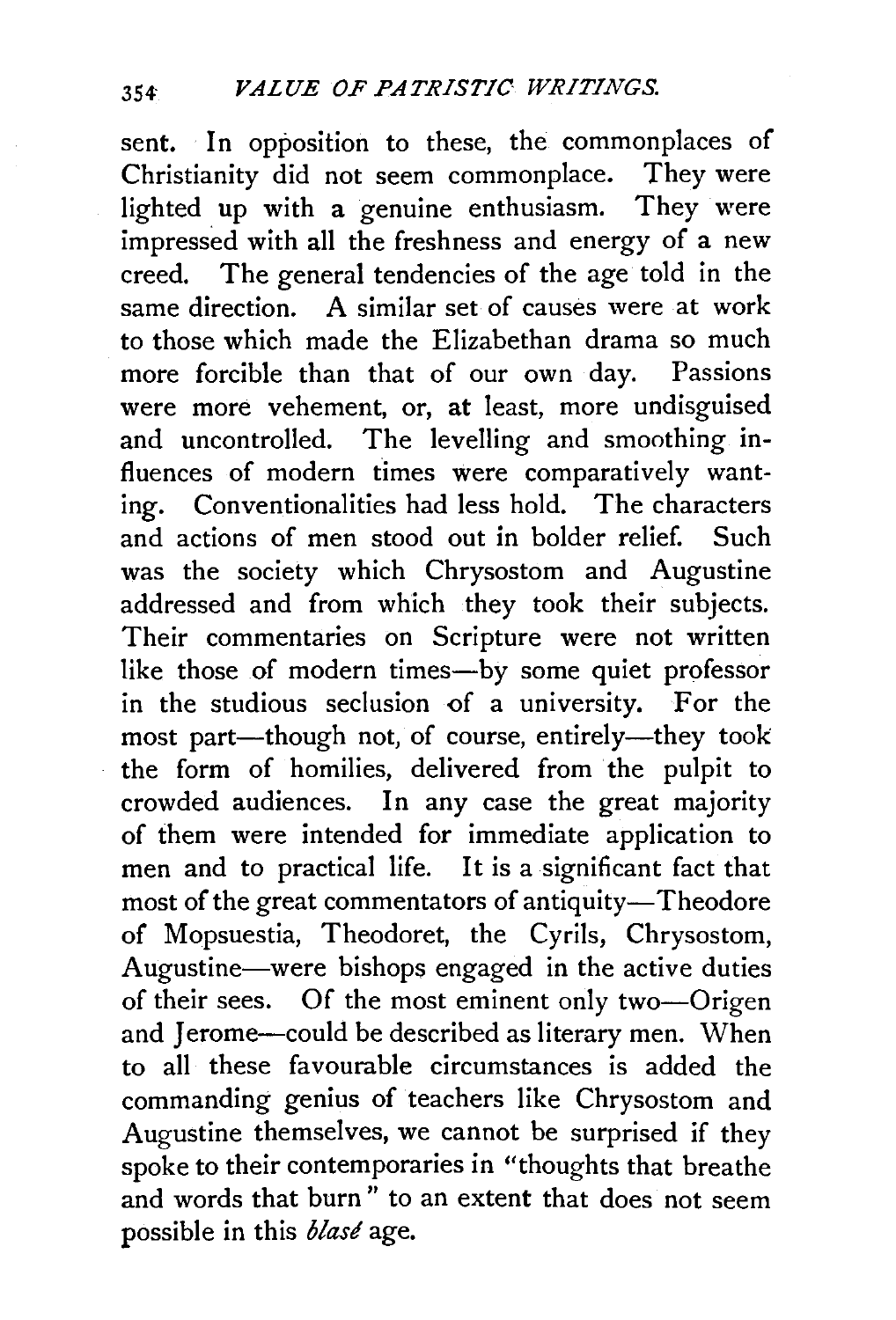It is not, however, to this side of the patristic commentaries that I wish at the present moment more especially to call attention. This has been done in other ways, and by other and abler pens. The object of the present series of papers has been rather to deal with the critical aspect of the patristic writings, and to consider how far they deserve the unceremonious dismissal that they sometimes receive. From this point of view there is one objection that meets us at the outset, and that certainly does very largely detract from the value of the ancient commentaries-the prevalence in them to so large an extent of *allegory.* 

The allegorical method of interpretation was no new invention of the Christian commentators. It is common to trace it up to Philo, but its true origin goes back some way further than Philo. Allegory is, indeed, the method constantly employed to bridge over the gap caused by time between the ideas embodied in some ancient and venerable book and those current at a later stage of civilization and intellectual development. Whenever the difficulty has arisen of reconciling old beliefs to new philosophies, the simplest and most obvious course has been to affirm that the ancient documents did not mean what they said, but that they really meant the same thing as the philosophers ; in other words, to explain them allegorically. Both the Vedas and the Koran seem to have been subjected to this treatment, and it is precisely the same in principle as that which a recent school has sought to apply to the Bible under the name of "ideology." "An example of the critical ideology carried to excess is that of Strauss, which resolves into an ideal the whole of the historical and doctrinal person of Jesus; so, again,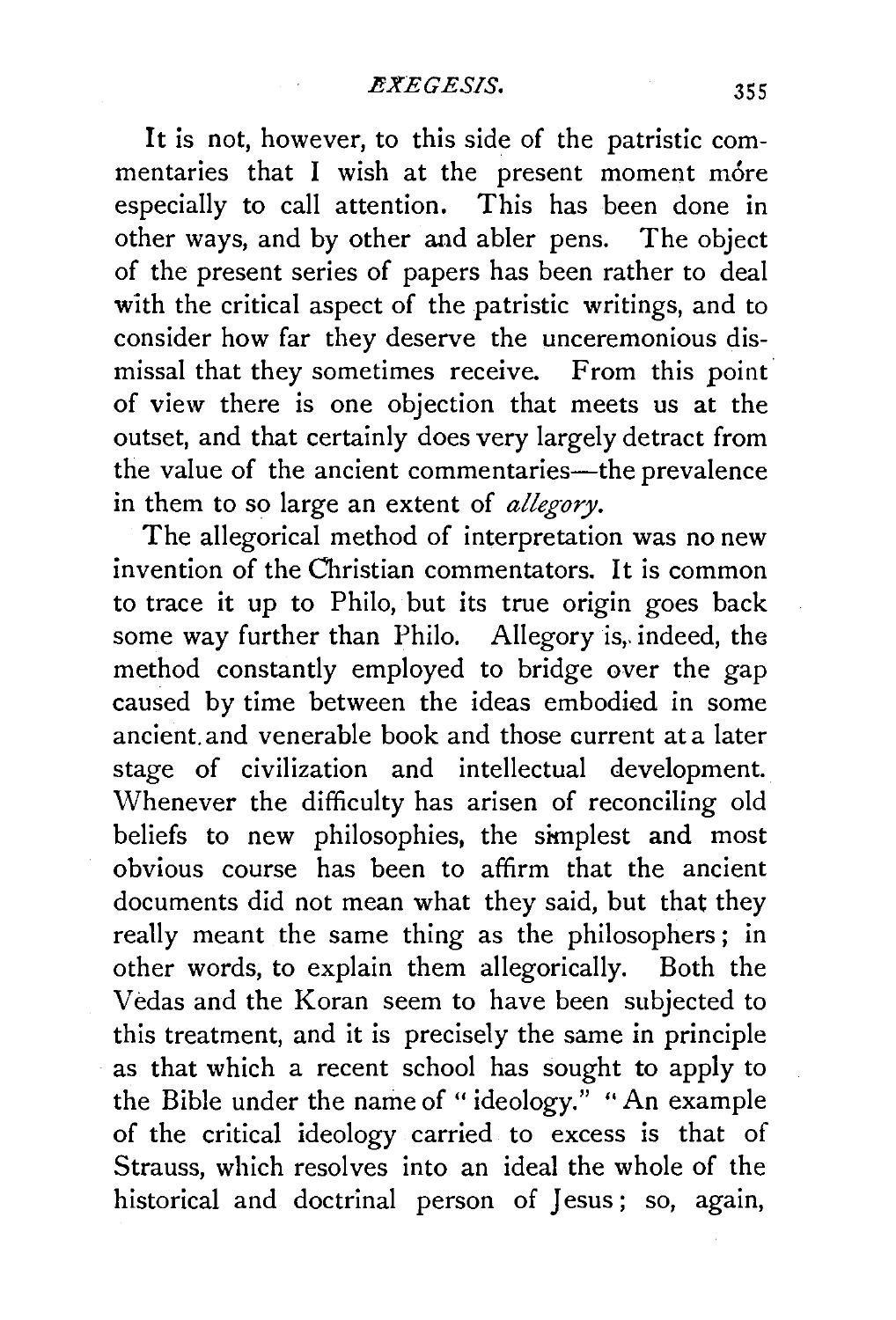much of the allegorizing of Philo and Origen is an exegetical ideology, exaggerated and wild. But it by no means follows, because Strauss has substituted a mere shadow for the Jesus of the Evangelists, and has frequently descended to a minute captiousness in details, that there are not traits in the Scriptural person of Jesus which are better explained by referring them to an ideal than an historical origin : and, without falling into fanciful exegetics, there are parts of Scripture more usefully applied ideologically than in any other manner -as, for instance, the history of the temptation of Jesus by Satan, and accounts of demoniacal possession." And again : " The spiritual significance is the same of the transfiguration, of opening blind eyes, of causing the tongue of the stammerer to speak plainly, of feeding multitudes with bread in the wilderness, of cleansing leprosy, whatever links may be deficient in the traditional record of particular events." <sup>1</sup>

The allegories of Philo and the Alexandrians were only an instance of the use of a method thus widely diffused and deeply rooted in the natural tendencies of the human mind. Philo found the method already largely employed. His immediate predecessors were the Greeks. They, too, had a book which, if not exactly regarded as sacred in the strict sense of the term, was at least an object of great veneration. They extracted their divinity from the poems of Homer. Even to an enlightened culture these poems still seemed to contain the evidence of their own authority. There were many places in which they spoke of the gods in a manner that was truly worthy of them. But the difficulty was to harmonize with these passages

<sup>&</sup>lt;sup>1</sup> Rev. H. B. Wilson in *Essays and Reviews*, pp. 200, 202 (6th ed.)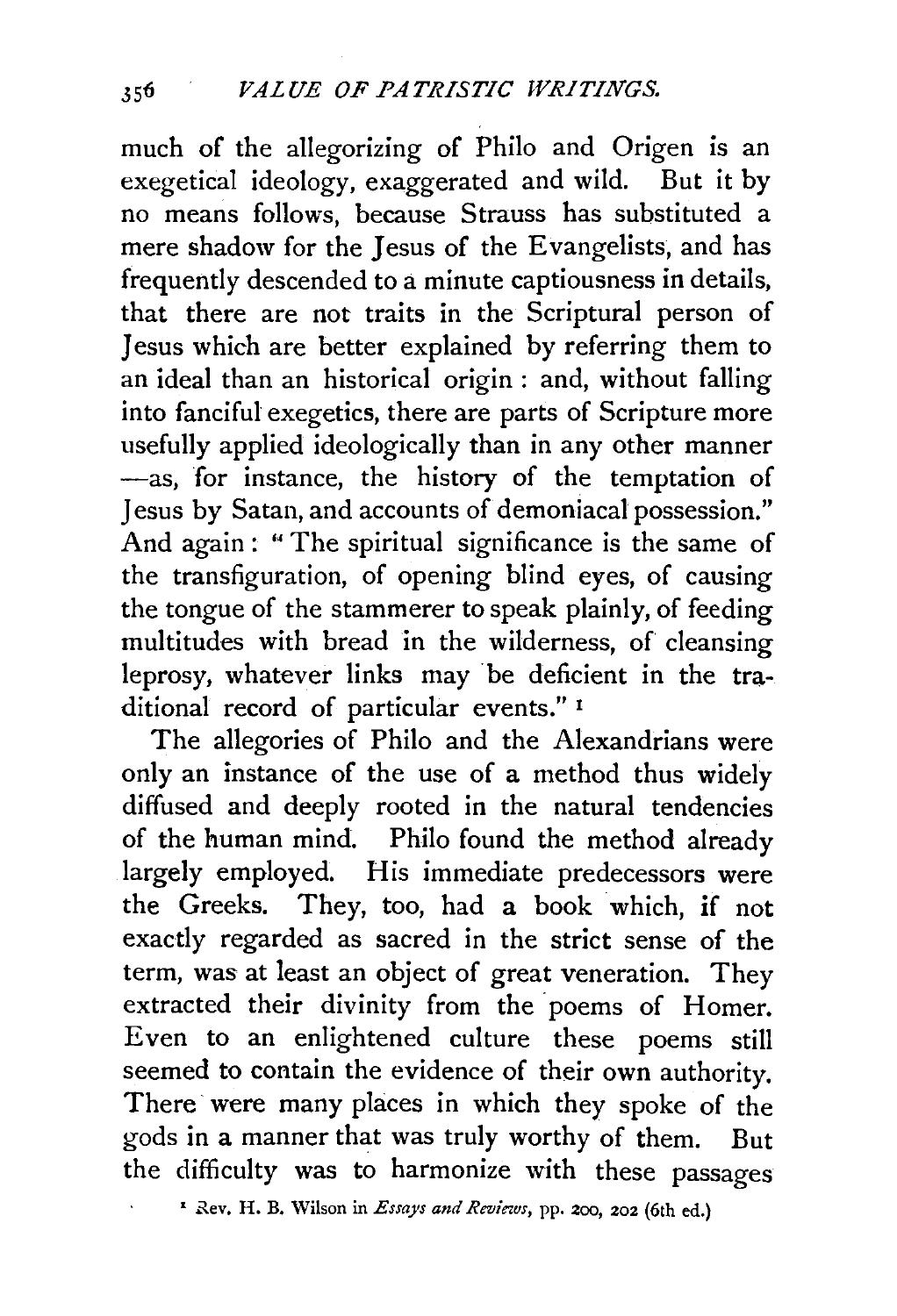others that seemed to do just the opposite. Taken literally, they were "sacrilegious stories, full of goddefying madness" (θεομάχου άπονοίας). Thus Apollo punished the Greeks and even the innocent beasts much more severely than Agamemnon, the real originator of all the mischief; Zeus was described as being bound, the gods as receiving wounds, and so on.<sup>1</sup> What was to be made out of utterances such as these ? The only way to escape the difficulties raised by them -the true "antidote for impiety "-was allegory.

The great key to the allegoristic interpretation is etymology. Apollo is the sun; Athene, contemplation, or wisdom; Hermes, the interpreter; Aphrodite, folly; Ares, destruction or war ; Poseidon, water. The arrows of Apollo are the rays of sun, his wrath the poisoned air caused by its heat, which, for physiological reasons, affects beasts more than men ; the battles of the gods represent the strife of the elements ; the binding and release of Zeus are the compression and freeing of the upper air.<sup>2</sup>

Philo had thus an instrument made ready to his hand; and he too had a motive for using it. The period in which he lived-the "fulness of time" chosen for the giving of the Christian revelation-was characterized all through the then known world by an earnest movement towards higher and purer views of the nature of the Godhead. We have just seen the eyidences of it in Greek philosophy. It was equally present, though the necessity for it was less pressing, in Judaism. The earliest of the Targums, which there can be little doubt represents very nearly the form of

<sup>&</sup>lt;sup>1</sup> See the references in Siegfried, *Philo von Alexandria*, p. 10. (Jena, 1875.)

<sup>•</sup> Ibid. pp. 11, 12.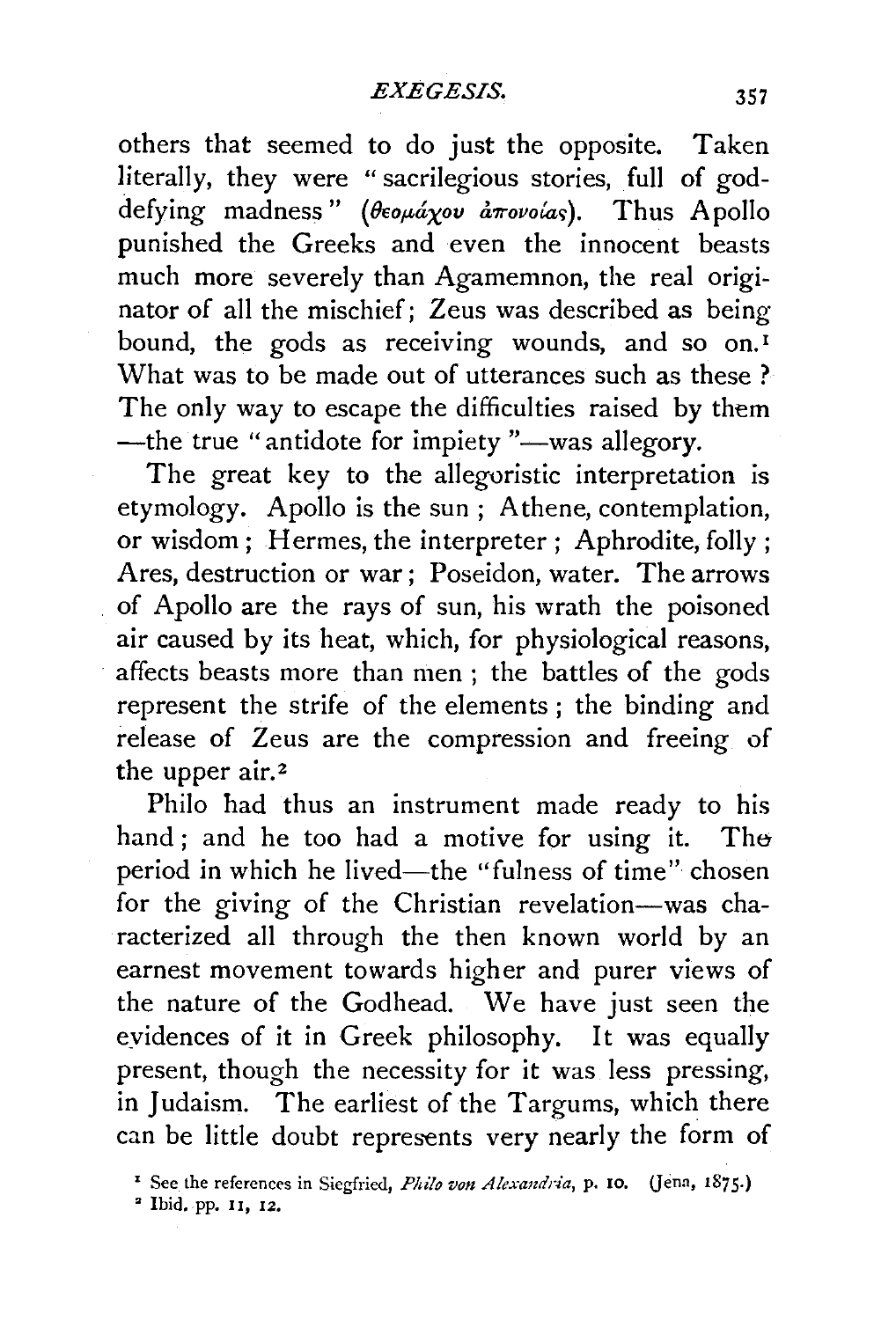paraphrase current in the synagogues at the Christian era, is marked by an " aversion to anthropopathies and anthropomorphisms ; in fact, to any term which could, in the eye of the multitude, lower the idea of the Highest Being." Its treatment of these is, it is true, somewhat inconsistent. Only those are removed or explained away which seem to be derogatory to God's honour. But along with this there is noticeable a "repugnance to bring the Divine Being into too close contact, as it were, with man. It (the Targum) erects a kind of reverential barrier, a sort of invisible medium of awful reverence, between the Creator and the creature. Thus terms like 'the Word' (Logos = Sans. Om), 'the Shechinah' (Holy presence of God's Majesty, ' the Glory '), further, human beings talking not *to*  but 'before' God, are frequent." <sup>1</sup>

Thus the two streams of thought, the one Greek, the other Jewish, at the intersection of which Philo stood, were both setting in the same direction. The Jewish development indeed, for the most part, stopped short of allegory, but it supplied the motive from which allegory sprang. It is easy to understand with what eagerness the Alexandrine Jews would catch at the solution offered them in the Greek philosophical literature with which in their new home they became familiar. The difficulties which their Greek culture led them to feel still more keenly readily yielded to it. If the Septuagint Version, begun under Ptolemy Philadelphus in B.c. 284-247, shews an avoidance of anthropomorphisms very similar to that in the Targums, if the Sapiential books in the Apocrypha more especially shew the influence of Greek philosophy, both

<sup>1</sup> Deutsch, *Litemry Remains,* p. 146.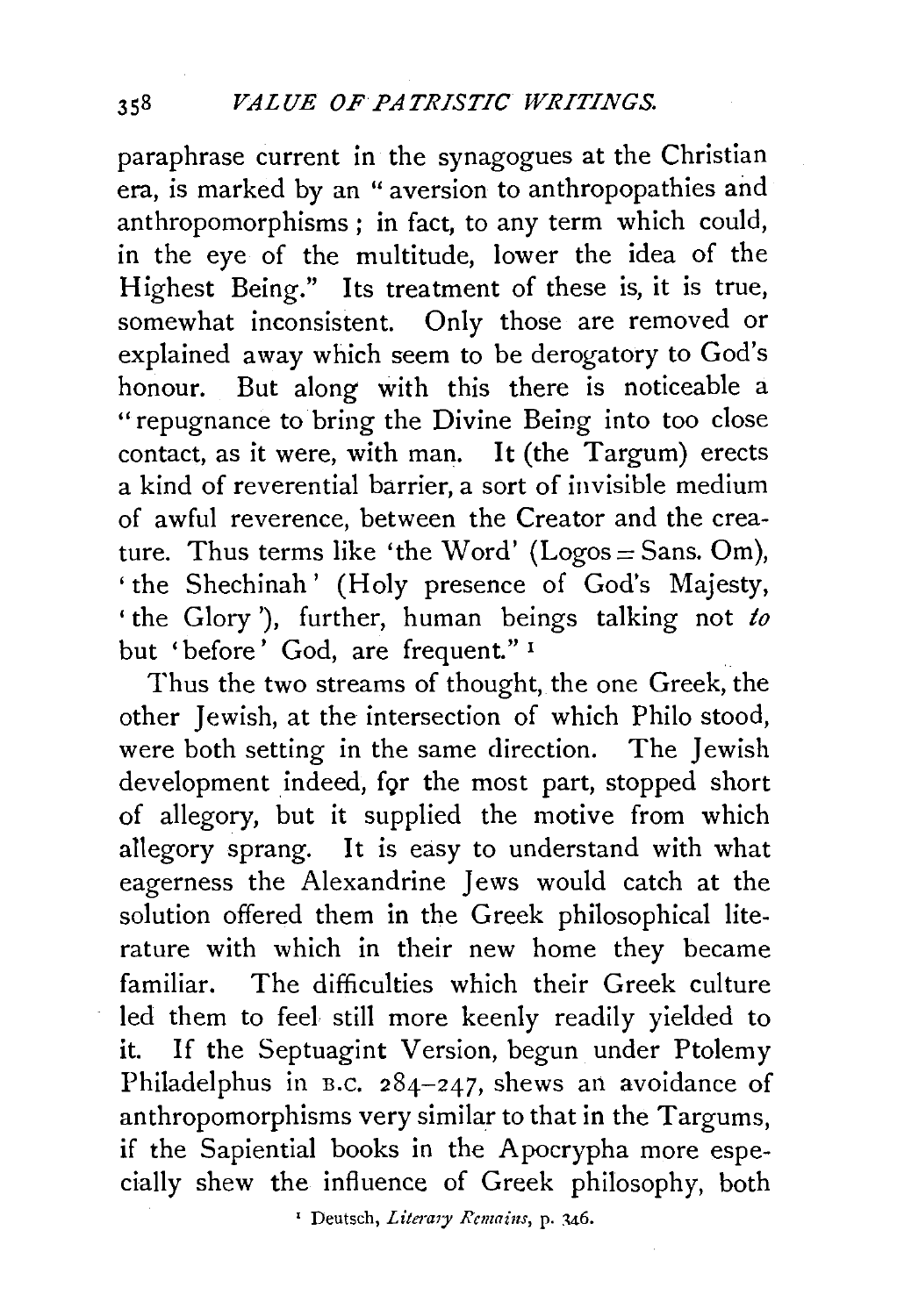these tendencies are carried yet a step further in the fragments that have come down to us of the writings of Aristobulus, the so-called Peripatetic 1 *(circa* 181- 145 B.c.) and in the Letter of Aristeas, which probably belongs to the end of the same century. In this latter composition we find full-fledged allegory. The writer interprets the Mosaic legislation relating to food in such a way as to give it a spiritual meaning. If the lawgiver condescends to mention such creatures as mice and weasels, it is not for their own sake, but for the sake of men  $(cf. 1$  Cor. ix. 9, 10). Birds of prey are forbidden in order to shew that the Law condemns violence and rapacity. The dividing of the hoof and chewing the cud denote respectively turning from evil to good and devout meditation upon God and his laws. Mice are forbidden on account of their destructiveness; weasels because they "conceive through the ear and bring forth through the mouth," the physiological counterpart of slander and calumny, which takes in reports through the ear and gives them form with the mouth.<sup>2</sup>

The allegorical interpretation of the Old Testament is, however, first reduced. to a system by Philo. This eminent leader of Alexandrine Judaism lays down a series of rules, both negative and positive, for the regulation of his favourite method. The negative rules appear to have been borrowed directly from the Stoics. According to them the literal sense was inadmissible (1) wherever unworthy actions are attributed to God, *i.e.,* by the use of anthropomorphic expressions; (2) wherever the literal sense involved con-

<sup>&#</sup>x27; See Lipsius in Schenkel's *Bibel-Lexikon,* i. p. 89 .

<sup>&</sup>lt;sup>2</sup> Merx, *Eine Rede vom Auslegen, ins besondre des Alten Testaments*, p. 51. (Halle, 1879·)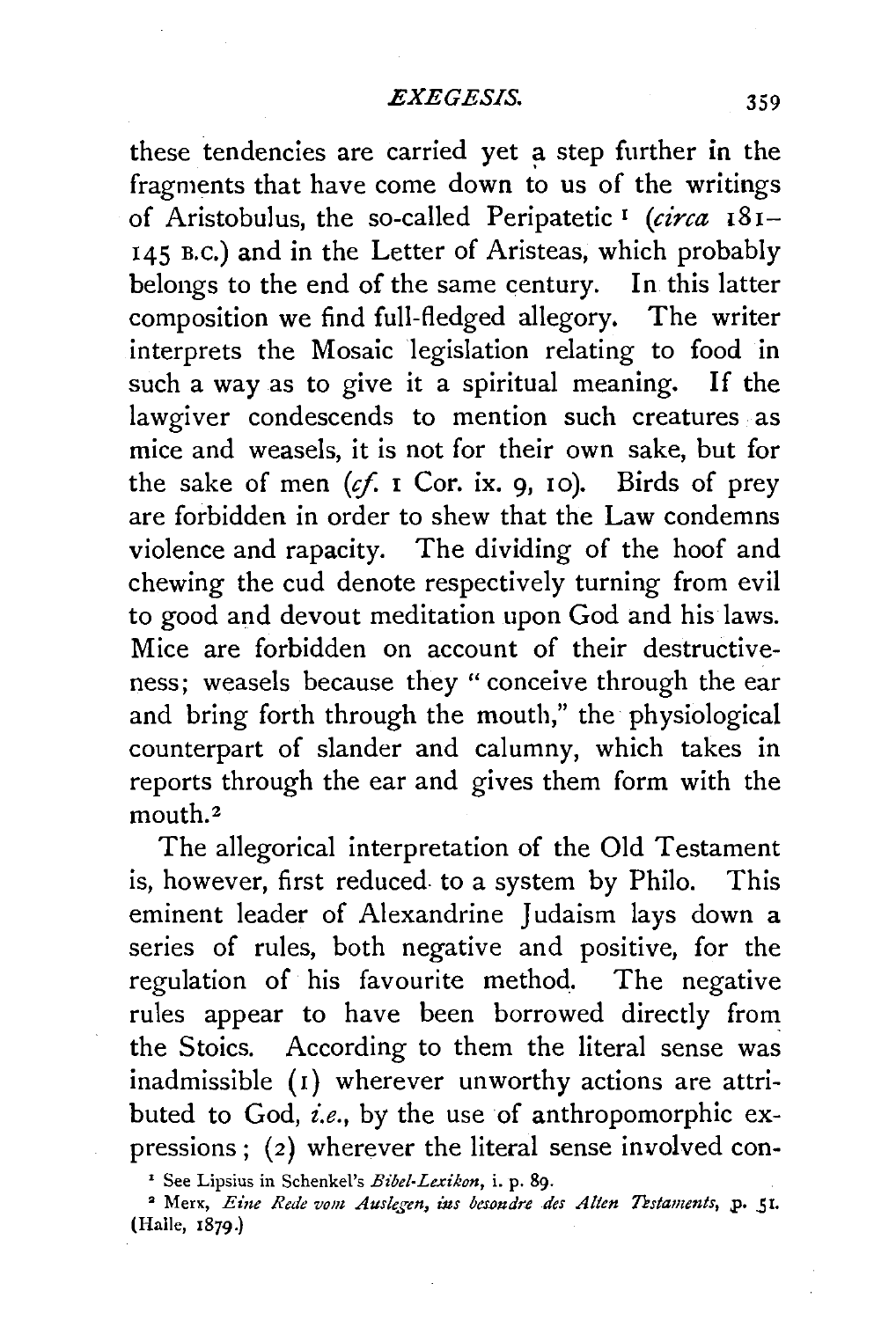tradictions or was otherwise objectionable ; (3) where the Scripture itself suggested allegory. Positively Philo maintained that an allegorical meaning was indicated in a number of ways, *e.g.*, by repetitions, by apparent tautology, by the use of synonyms, by paronomasia, by the number and tense of verbs, by the use of certain particles, by peculiarities of position, expression, and the like; but above all, by numbers, by the recurrent mention of certain common objects, and by the symbolism of names. Most of these rules seem to have parallels in the Jewish Midrash. The symbolical values assigned to numbers appear to have been borrowed from the Pythagoreans and Stoics.<sup>1</sup>

The voluminous writings of Philo at once expressed conspicuously the tendencies of his own age and did much to determine the course of Biblical interpretation in succeeding ages. His influence can be traced throughout the second century. In the Epistle of Barnabas the rules of allegory are frequently exemplified. Thus the stone mentioned in Isaiah viii. 14 must mean Christ; the six days of creation, taken in connection with Psalm xc. 4, prove that the world will last 6ooo years ; the "land flowing with milk and honey " stands for the regenerate man nourished by faith on God's promise and his word ; the scapegoat is Christ; the boys who burn the ash and sprinkle water are the Apostles ; the wood wound round with wool is a type of the Cross, which is also symbolized by the brazen serpent ; the true circumcision is that of the heart; the prohibitions of different kinds of food all relate to so many classes of men with whom it is forbidden to associate.<sup>2</sup>

• See Siegfried, *Philo von Alexandria,* pp. 165-197· • Ibid. pp, 33o-33a.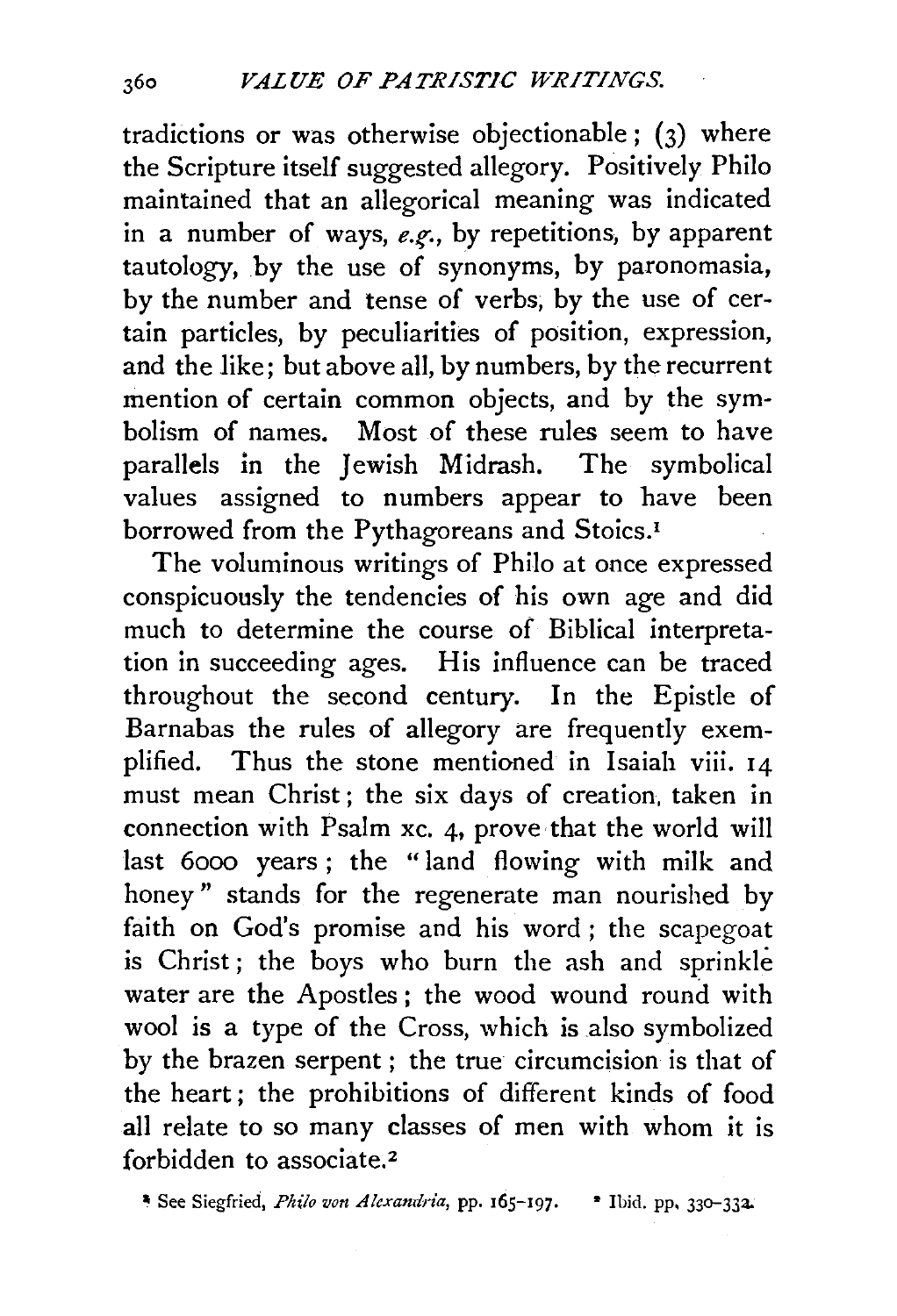Still more numerous are the examples in the writings of the Early Greek Apologists, especially Justin. The oblation of fine flour was a figure of the Eucharist; the bells on the priest's robe represented the Apostles; the two goats on the Day of Atonement denote the double advent of Christ ; the eight persons saved from the Flood, his resurrection on the eighth day. Jacob's speckled sheep are the various kinds of men for whom Christ died; that Noah was saved by wood and water typifies the rescue of the Christian from sin by the cross and by baptism ; the paschal lamb, the extended arms of Moses, the rods of Moses and Aaron and Jacob, Elisha's log, the trees and wells of Elim, all point to the cross.<sup>1</sup>

But what tended most to perpetuate and diffuse the influence of Philo in the Church was the fact that the two great teachers of the end of the second and early part of the third centuries, Clement of Alexandria and Origen, both belonged to his own city, and derived their mental training from the school of which he had been, if not the founder, at least the chief exponent. Both seem not only to have drunk deep of Philo's spirit, but also to have appropriated many of his ideas. There are many coincidences between the writings of Clement and those of Philo. Clement, too, maintains that an allegorical sense runs through the whole of Scripture, the prophetical portions as well as the legal. To keep to the bare letter is a heretical misuse. The deeper significance should be studied. Nothing unworthy of the Deity is to be admitted. The symbolism of numbers is followed out much as by Philo. So, too, that of natural objects. The horse is a symbol of the

<sup>2</sup> See Siegfried, *Philo von Alexandria*, pp. 332-339.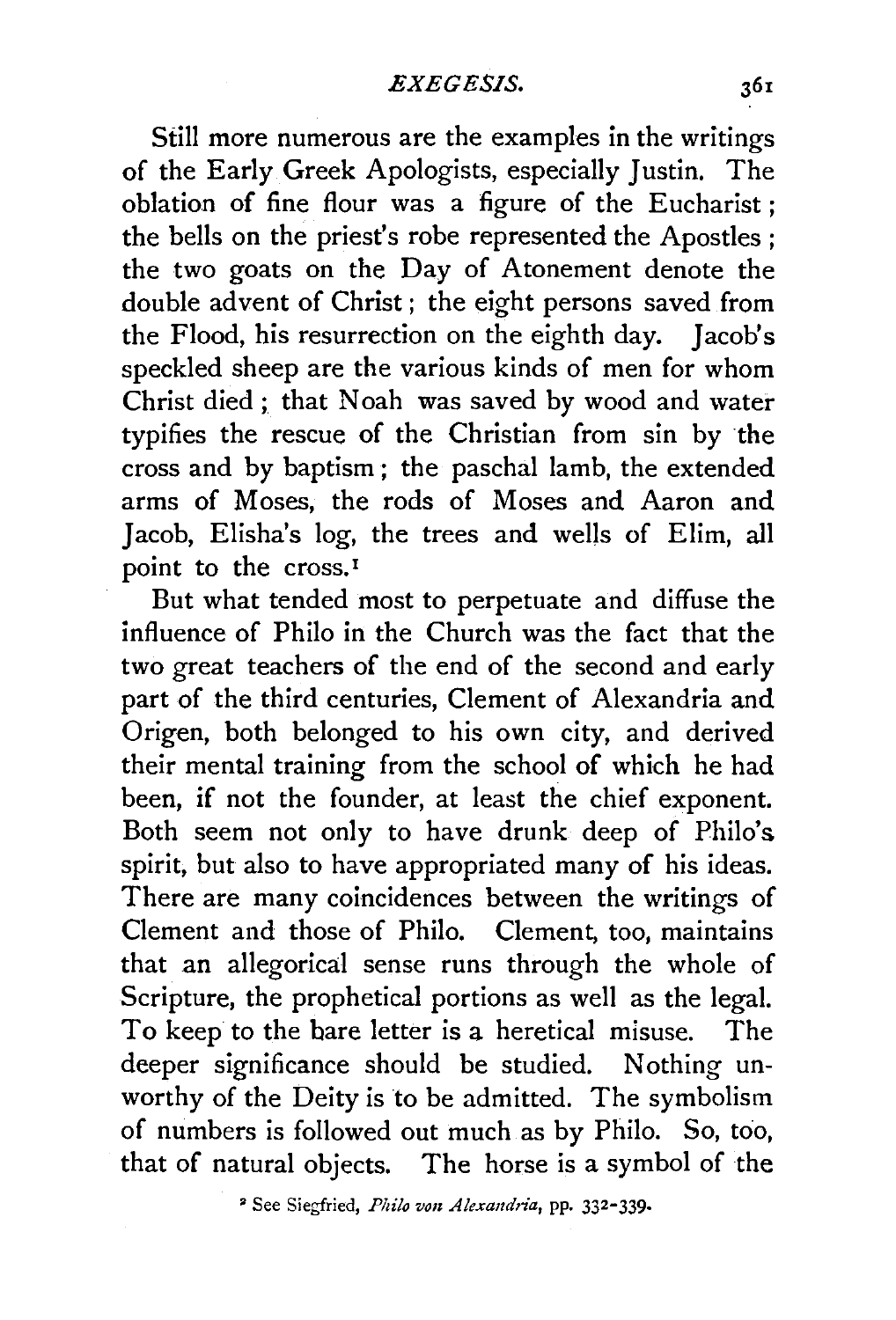passions ; the serpent of pleasure. The four colours in the curtain of the tabernacle represent the four elements. The dress of the high priest and the furniture of the tabernacle are explained as Philo explained them. There is the same play upon words ; the same symbolical significance is attributed to proper names. There are also many points of resemblance in doctrine.<sup>1</sup>

With the name of Origen the system of allegorical interpretation is still more closely identified. The air was indeed full of allegory, but Origen had special reasons for adopting it which, within certain limits, were not without a certain validity. On the one hand, he saw that the Jews by keeping to the literal sense of their own prophecies were led to reject Christ. On the other hand, he saw that the Gnostic heretics inferred from the contradictions involved in the same literal sense that the God of the Old Testament could not be the same with the God of the New. And at the same time his own critical judgment told him that there was much in the Old Testament that, taken strictly according to the letter, gave impossible results. Thus it was impossible that the world should exist for three days without sun or moon, and for one day even without a heaven ; that God should plant trees in Paradise like any common husbandman ; that He should " walk in the cool of the day;" that Cain should seek to hide himself from the face of God, and so on.<sup>2</sup> Reasons like these determined Origen to have recourse to allegory. Nor did he rest here. He sought to give to the allegorical interpretation a greater method. He

<sup>2</sup> Diestel, *Geschichte des Alten Testamentes in der Christlichen Kirche*, pp. 36, 37· Gena, 1869-)

<sup>·</sup> <sup>1</sup>See Siegfried, *Philo.von Alexandria,* pp. 343-351.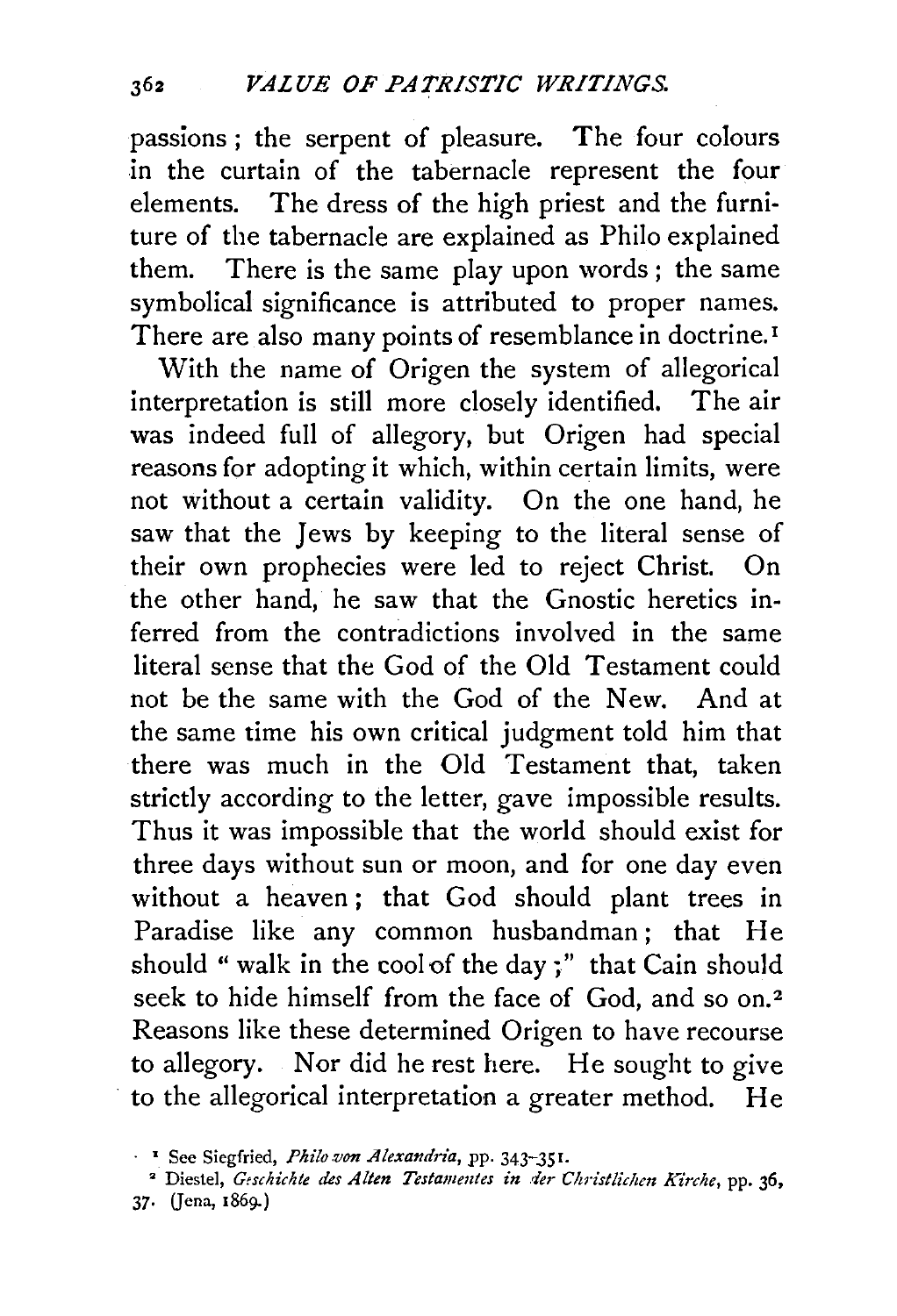laid down rules for it, and distinguished between its different forms.

Origen found in Scripture a triple sense, the literal, psychical; and spiritual, corresponding to the body, soul, and spirit in man. The literal sense was not altogether to be despised. There were some for whom it was sufficient, but for others it was as milk compared with strong meat. The psychical sense consisted in the moral applications with which the Scriptures abounded; as, for instance, when St. Paul drew.a lesson from the prohibition to muzzle the ox; when Christ, by expelling the buyers and sellers from the temple, along with their sheep, oxen, and doves, taught the duty of expelling from the heart all foolish, frivolous, and brutal passions ; or when Peter, by withdrawing the stater from the fish's mouth, signified the effect of Christianity in purging the soul from ambition. The highest mystical sense Origen does not seem to have consciously divided, as it became afterwards the custom to do, into the allegorical and the anagogical- the latter meaning the transference of earthly types to their heavenly counterparts - though both methods were constantly used by him. <sup>1</sup>

In the actual interpretation of Scripture Origen shewed himself at once devout and modest in spite of his highflown views. He fully recognizes the difficulty of the task. He insists on the necessity of prayerful study ; and, while maintaining against opponents the right to allegorize, is very ready to admit that his own particular mode of allegorizing may be wrong.<sup>2</sup>

It does not need to be said that the predominant use of allegory deeply injured Origen's exegesis. Indeed,

<sup>2</sup> Redepenning, *Origenes*, i. pp. 296-316. • <sup>2</sup> Ibid. pp. 316-322.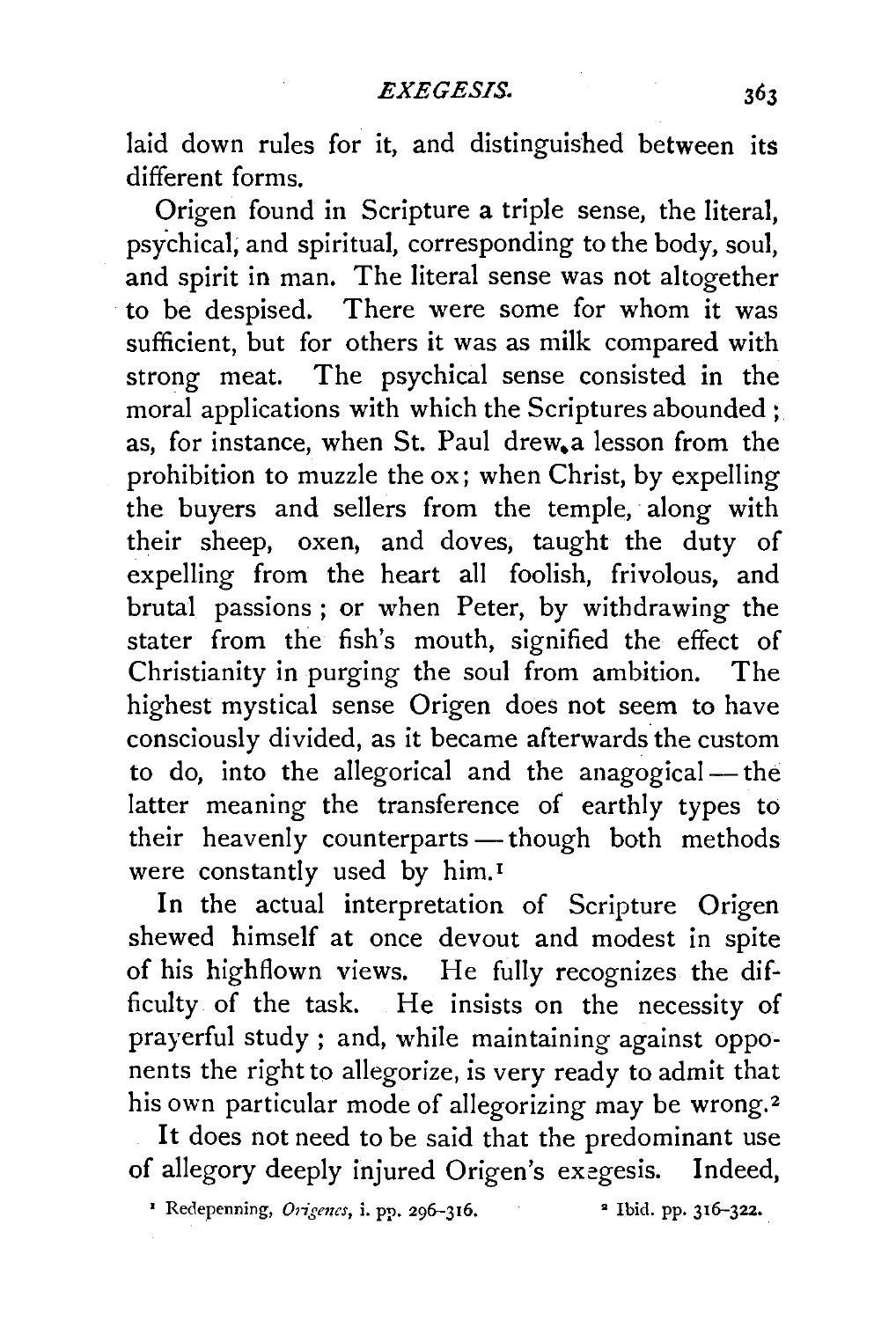so far as the allegory extended, it ceased to be exegesis at all. The very name implies that instead of seeking to discover what the sacred text did mean, something was imported into it which, as the words stood, they did *not* mean. No doubt fine thoughts were introduced now and then, but they were thoughts that might just as well have been introduced *apropos* of something else. The result was a collection of commonplaces which, though they might be shuffled dexterously backwards and fqrwards, remained commonplaces all the same.

The allegorical method destroys in particular one great idea which is essential to a right conception of the course of religious history, and which has led more than any other to a deepened insight into the facts of religion. Allegory takes the place of the conception Growth. It refuses to acknowledge the existence of anything rudimentary in the earlier stages of religious history. It transfers the end to the beginning. It ignores the steps of a gradual development. It flattens out the surface of history to one dead and uniform level. It empties the older period of all that is most charac**teristic in it. It obliterates the traces of that Divine**  guidance which has led the human race gently onwards from crude beginnings to glorious conclusions. While it seeks, in all good faith, to justify the ways of God to men, it really substitutes for them something which is not "God's way" at all. Such Scriptures as the parables of the "seed growing secretly" or "the leaven" become a dead letter.

Nor by falsifying the earlier stages of the history does the allegorical method succeed in enhancing the dignity of the later. Christianity gains nothing by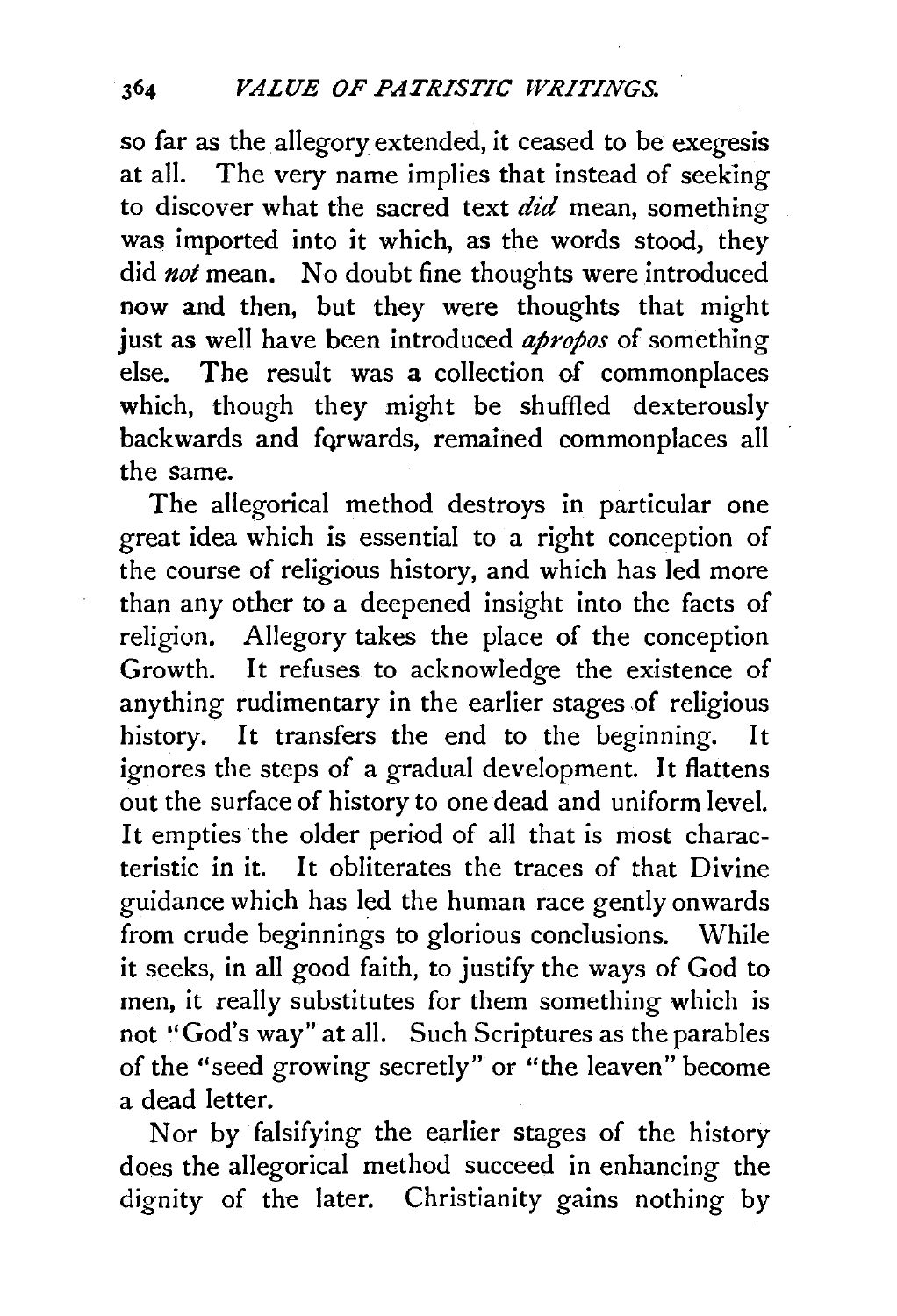being cut off from its antecedents. It is only in the light of these antecedents that it is possible to apprehend its full meaning. The history of mankind is continuous, and the purposes of God are progressive. Even the culminating points in those purposes stand out most clearly when they are seen in connection with the winding track that leads up to them. The mountain top seems all the loftier and the grander to one who has toiled laboriously up its side. Origen, though he was the last to be accused of sparing himself labour, failed to realize these truths. With the best possible intentions he tried to read Christianity into everything; and the consequence was that he both lost much of its full import and struck away the pedestal on which it stands.

As we. should naturally expect, the defects of the allegorical method were most conspicuous in dealing with the Old Testament. Out of all the volumes that Origen wrote on this subject-it seems that there were only three books, Ruth, Ecclesiastes; and Esther, of. which he did not treat either in scholia, commentaries, or homilies <sup>1</sup>-the residuum of positive value is but very small. It is true that only a fraction of all his expository work has come down to us ; but to judge from that which has been preserved, there would not seem to be very much reason to regret (at least from an exegetical point of view) the remainder that is lost. On the book of Genesis seventeen Homilies are extant in the Latin version of Ruffinus, besides fragments of the larger Commentaries; yet of these Delitzsch-an unprejudiced critic-says that they do not contain "anything of use (nichts Erspriessliches), not even relating to

1 Redepenning, *Origenes,* ii. p. 193 ad *fin.*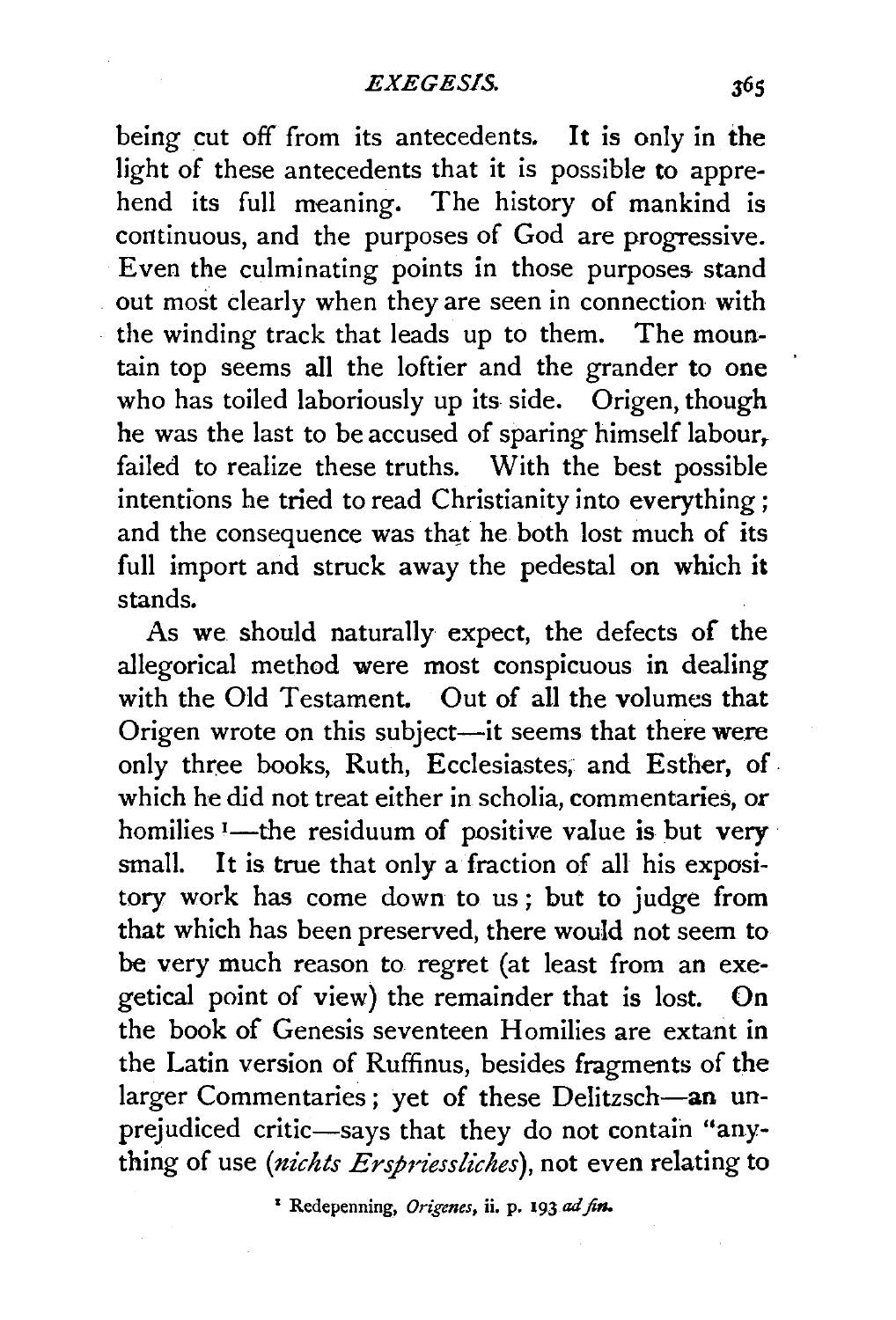Egypt." $\Gamma$  Not much more is to be gained from the fragments on the Psalms. Jerome tells us<sup>2</sup> that Origen wrote a short treatise on Hosea confined to a discussion of the sense to be assigned to "Ephraim" in the writings of that prophet. This, he maintains, had reference to the heretics such as those living in his own day. On the prophecy of Zechariah both Origen and Didymus, a later representative of the Alexandrine school, wrote commentaries ; but "their whole method of exposition was allegorical, and they barely touched a few points of the history." 3 The three volumes which Origen wrote upon Malachi went even farther than this: "He did not touch the history at all, and after his manner, was wholly occupied in the interpretation of allegory." <sup>4</sup>

A farther drawback to the successful treatment of the Old Testament was the commentator's very imperfect knowledge of Hebrew. It is true that in that knowledge he stood second only to Jerome among the Fathers. But that is not saying a great deal. We must remember again in his case the difficulties with which he had to contend. Such acquaintance with the language as he possessed had to be picked up by oral inquiry from the Jews, who themselves probably had no very thorough understanding of what was to them a dead language. Under the circumstances we cannot be surprised if Origen's knowledge did not extend farther than an external acquaintance with the meaning of words. Of the genius and grammar of Hebrew he knew little. He appears to have been quite conscious

<sup>1</sup> Commentar über die Genesis, p. 62 (4th ed.)

<sup>2</sup> Præfat. Comm. in Osee Proph.

3 Tota eorum išnynous allegorica fuit, et historiæ vix pauca tetigerunt.- Prafat. *Comm. in Zachariam Proph.* 

4 Historiam omnino non tetigit, et more suo totus in allegoriæ interpretatione versatus est.-Præfat. Comm. in Malachiam Proph.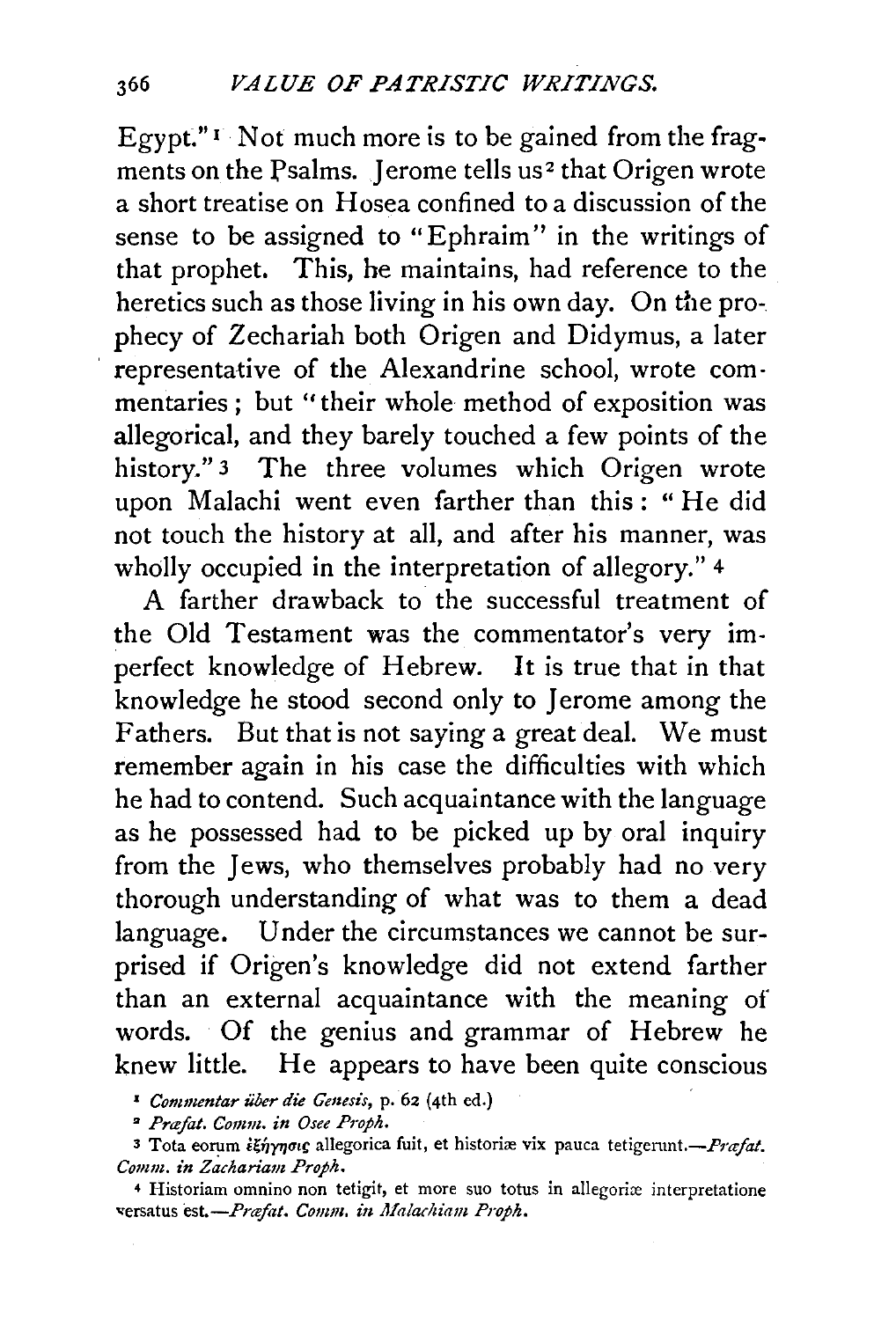of his own weakness, and seldom ventures beyond the Greek text, except to repeat some traditional criticism. <sup>1</sup> Of these two main drawbacks-excessive fondness for allegory and imperfect acquaintance with Hebrewthe one was of less and the other of comparatively slight importance for the study of the New Testament, and here it is that Origen has laid the most substantial foundation for his fame.<sup>2</sup> If he was inclined to disparage the study of the letter as compared with that of the spiritual and mystical signification, he did not therefore think that the former could safely be neglected. On the contrary, he looked upon an exact grammatical and logical investigation of the text as a necessary preliminary to the higher exposition and as the true safeguard against heretical perversions. His immense Biblical knowledge, though on the one hand it is a snare to him, constantly tempting him to run off from the subject in pursuit of parallels more or less remote and so leading to a tiresome prolixity, on the other hand does much to supply the place of modern critical aids. When we think that Origen wrote in the very infancy of the art of commenting-at least in that very special field, commenting upon the Bible-it is quite remarkable how much he has achieved. He needed no concordance ; for his memory in itself was a concordance. He tracks out the use of words, heaping examples together with the utmost freedom. Not, of

<sup>1</sup>Redepenning, *Origenes,* i. pp. 366-369; Diestel, *Gesck. d. A.* T. p. 38; Rev. C. J. Elliott in Smith's *Dictionary* of *Ckristian Biugrapky,* art. "Hebrew Learning."

• There can be little doubt that the verdict o{ modern times will in this respect reverse that of antiquity. Compare the saying of Ambrose, quoted by Huet (Origeniana, i. p. 239) : "Etsi sciam, quod nihil difficilius sit; quam de Apostoli lectione disserere cum ipse Origines longe minor sit in Novo, quam in Veteri Testamento." For what follows see especially Redepenning, *Origenes,* ii. pp, 197-212.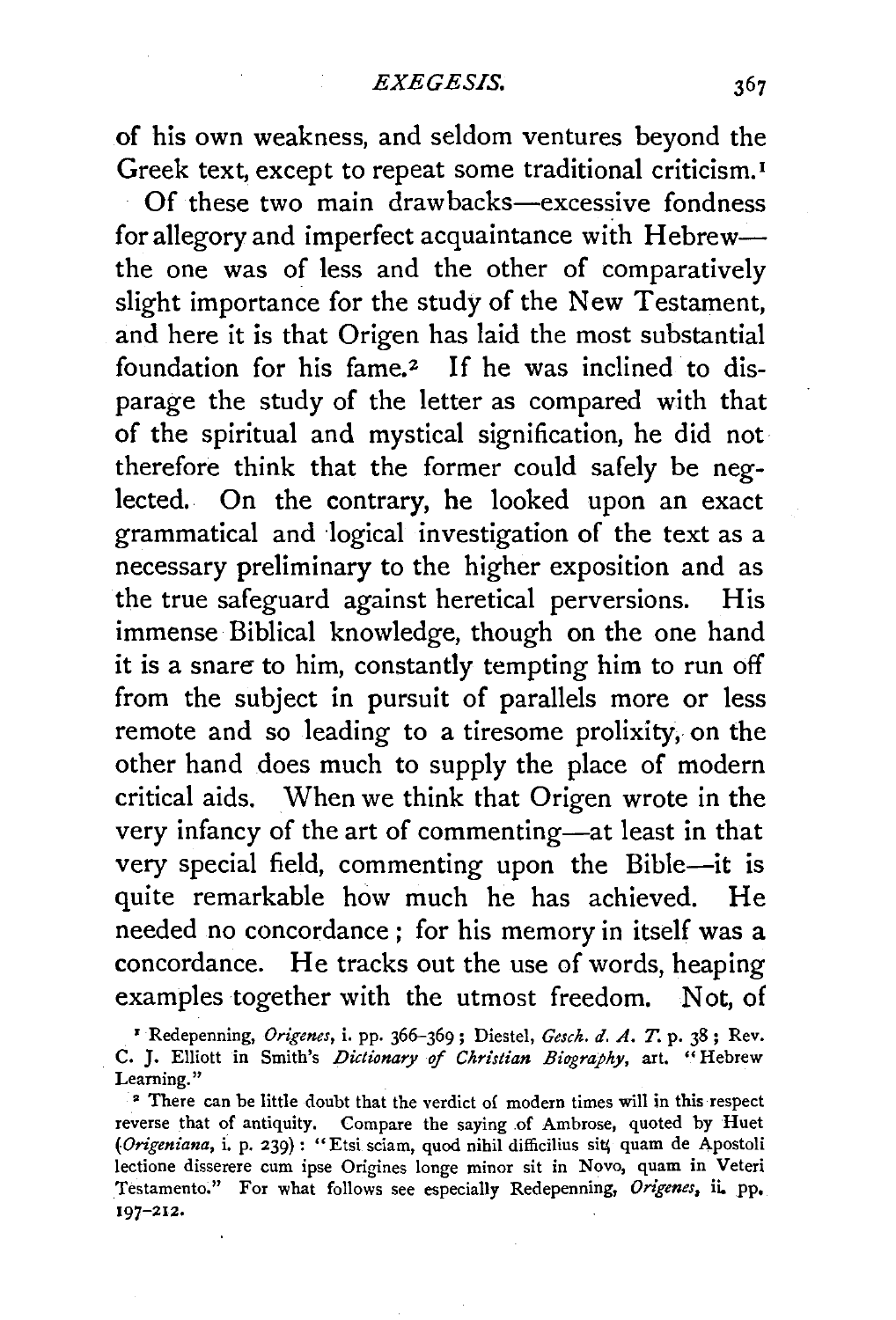course, that these examples are always very relevant or profitable, for they are often made in the interests of allegory. But still, even though the idea with which they are applied may be a mistaken one, they represent a great step on the line of an inductive investigation of Scriptural usage. Thus he is able to correct mistakes current among his contemporaries. He can prove that "the world" is not always used in a bad sense in Scripture. He can prove that there is a "desire" for good as well as a "desire" for evil. He is aware that "heart" is used of the understanding as well as of the affections. He asserts roundly that there is only once an assertion of the " hardening of the spirit" (in Deut. ii. 30, LXX.) He begins his commentary upon St. John, after a lengthy preface, with an elaborate investigation into the uses of the word "beginning." Then . he considers the different applications of " the Word," of "life" and "light," and so on. One of his best examinations is that into the use of the word " harvest" in John iv. 35, where five different senses are distinguished. The same close study is extended to prepositions. For instance, there is an. excellent comment on the use of  $\delta u_d$  in John i. 3, which contains the gist of all that has. been said upon the subject by the most accomplished of modern scholars. A quite tenable paraphrase is given of the idiomatic  $\epsilon_{\kappa}$  in John i. 24. The causal connections, which are often so difficult to follow in the fourth gospel<sup>1</sup> are carefully discussed. For instance, on John i. 26, Heracleon, the Gnostic, had complained that the answer of John to the Pharisees was not an answer to their question, but merely followed his own

<sup>&</sup>lt;sup>1</sup> There is nothing mere striking in Dr. Westcott's masterly commentary on this Gospel (see EXPOSITOR, No. lxiii. pp. 237, 238) than the skill and exactness with which these are traced.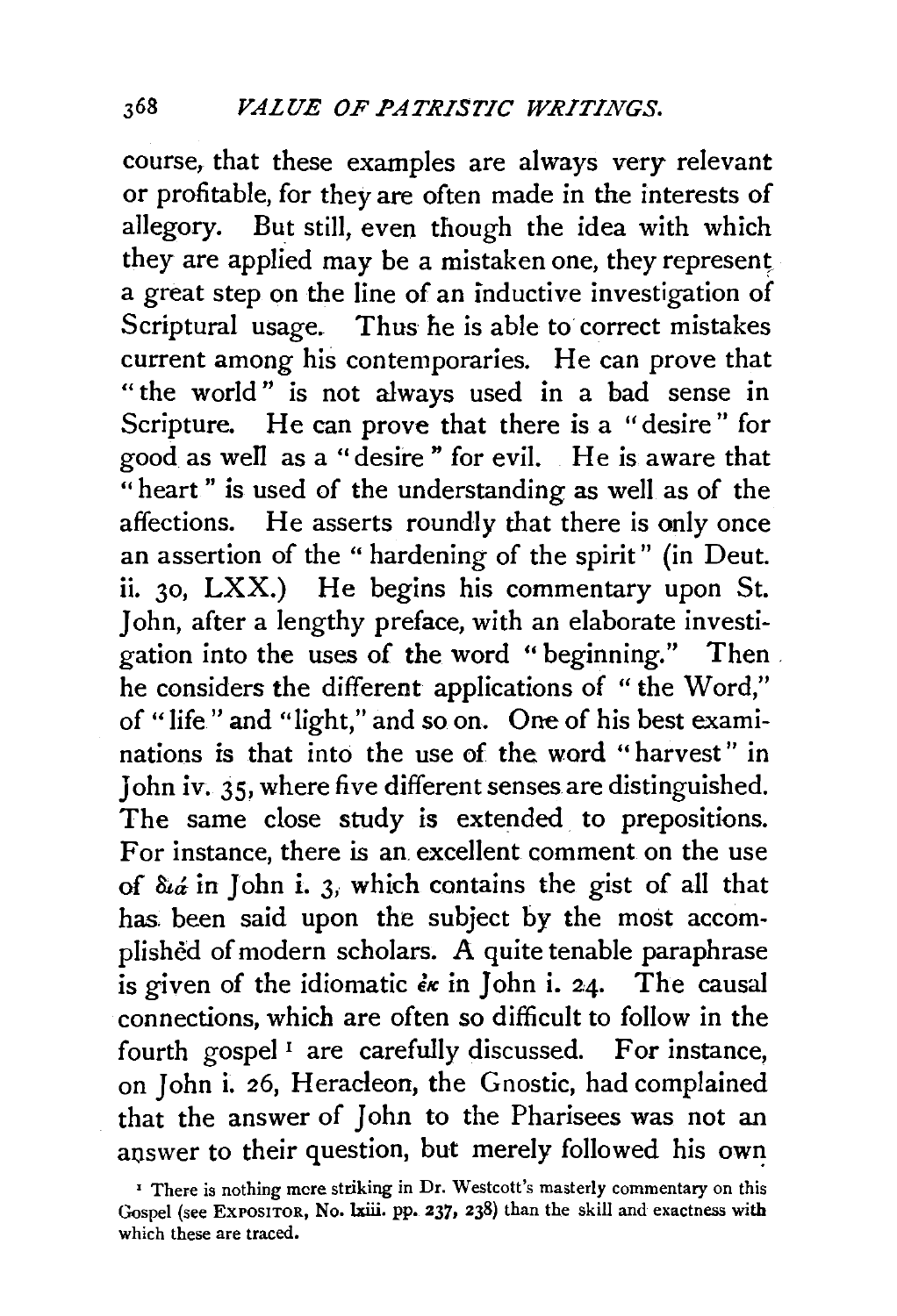fancy. In opposition to this Origen maintains that it is entirely to the point. The Pharisees had asked, *Why baptizest thou then if thou art not the Christ* ? To this the Baptist gives the proper answer, shewing that his own baptism was comparatively material (σωματικώτερον) in its nature [and therefore not Messianic, but preparatory for] the true Messiah who stood undetected in their  $mid.1$ <sup>The discussion of the difficult verse, John iv.</sup> 44 *(For 7 esus himself testified that a prophet hath no honour in his own country*), is so good that I shall be tempted to give it at some length. Origen remarks that there seems to be great inconsequence in the argument : "for what has the saying, *7 esus himself,*  &c., to do with the fact that after two days he left the Samaritans, with whom he had been staying, and departed into Galilee ? For if Samaria had been his own *country,* and he had been disrespectfully treated there, and on that ground had only stayed with them two days, it would have been consequent enough to say, *For /esus Himself testified that a prophet has no honour in his own country*. Again, if it had been written, *After two days he went into Galilee* [and did not go to· his own country, or home]; *for 7esus Himself testified,* &c., that too would have been in place, and perhaps it is really the meaning of the context; but John, as unskilled in speech, expressed his meaning obscurely." Origen goes on, however, to argue that the true "country" or " home" of Jesus was Judæa, and that the reason for the migration to Samaria goes back to the beginning of the Chapter, the events that happened in Samaria coming in parenthetically  $;^2$  a

• Ibid. pp. 248, 249·

VOL. XI.

369

<sup>&</sup>lt;sup>2</sup> Comm. in Joh. (ed. Huet) ii. pp. 120-122.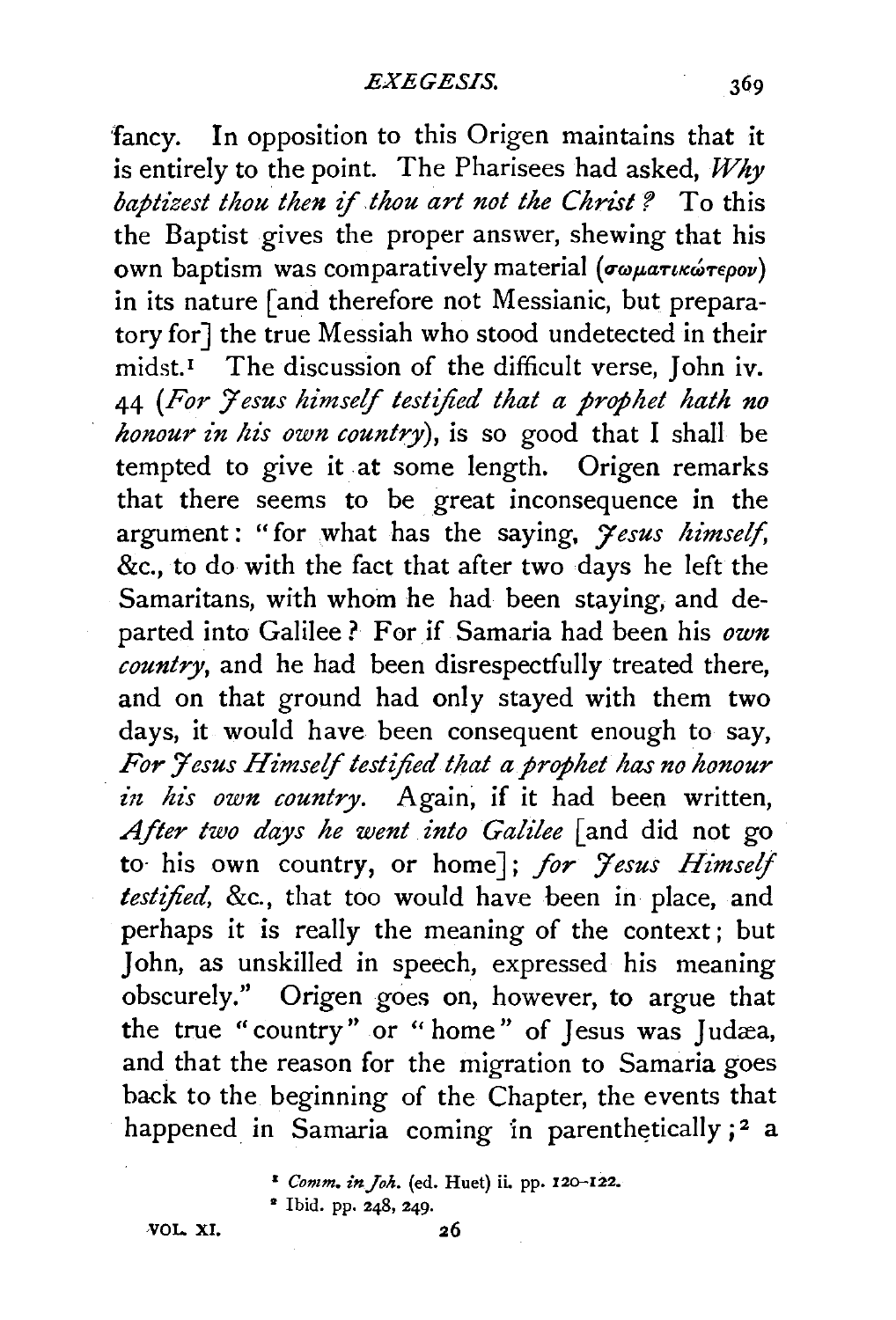view which is now endorsed by the very great authority of Dr. Westcott.

This passage is a good example of the boldness which Origen shewed in stating and facing difficulties. Frequently where we cannot accept his own solution as final, we yet cannot but admire the clearness and logical force with which the question is presented. I must abstain from further illustration of this at present, but an opportunity may sometime be afforded me of supplementing what has been here said by further specimens of Origen's work as a commentator. In the meantime I will conclude these remarks upon the founder of Christian exegesis by quoting three opinions from writers who, both by general and special studies, are most competent to give them. The first is that of the author of an excellent biography of Origen, of which considerable use has been made in the preceding pages : "It is, speaking generally, quite true that the purely exegetical contents of his expositions bear a very small proportion to the whole. Even in the Scholia, which are chiefly concerned with explaining the literal sense, there is contained a large amount of practical and speculative matter ; and in the first of those upon the Psalms Origen himself says that on the Tree of Life, Christ, dogmas are the fruits, the phrases and words only leaves. So it happens that in his own writings, even in the Scholia, the dogmatic element so often greatly preponderates. But as the first beginnings of grammatical interpretation. the results though small are of great importance. His  $predecessary in *exegesis* — of *whom* Origen found$ among Christians very few, and those, if we except his relations to Heracleon, he seldom mentions-had done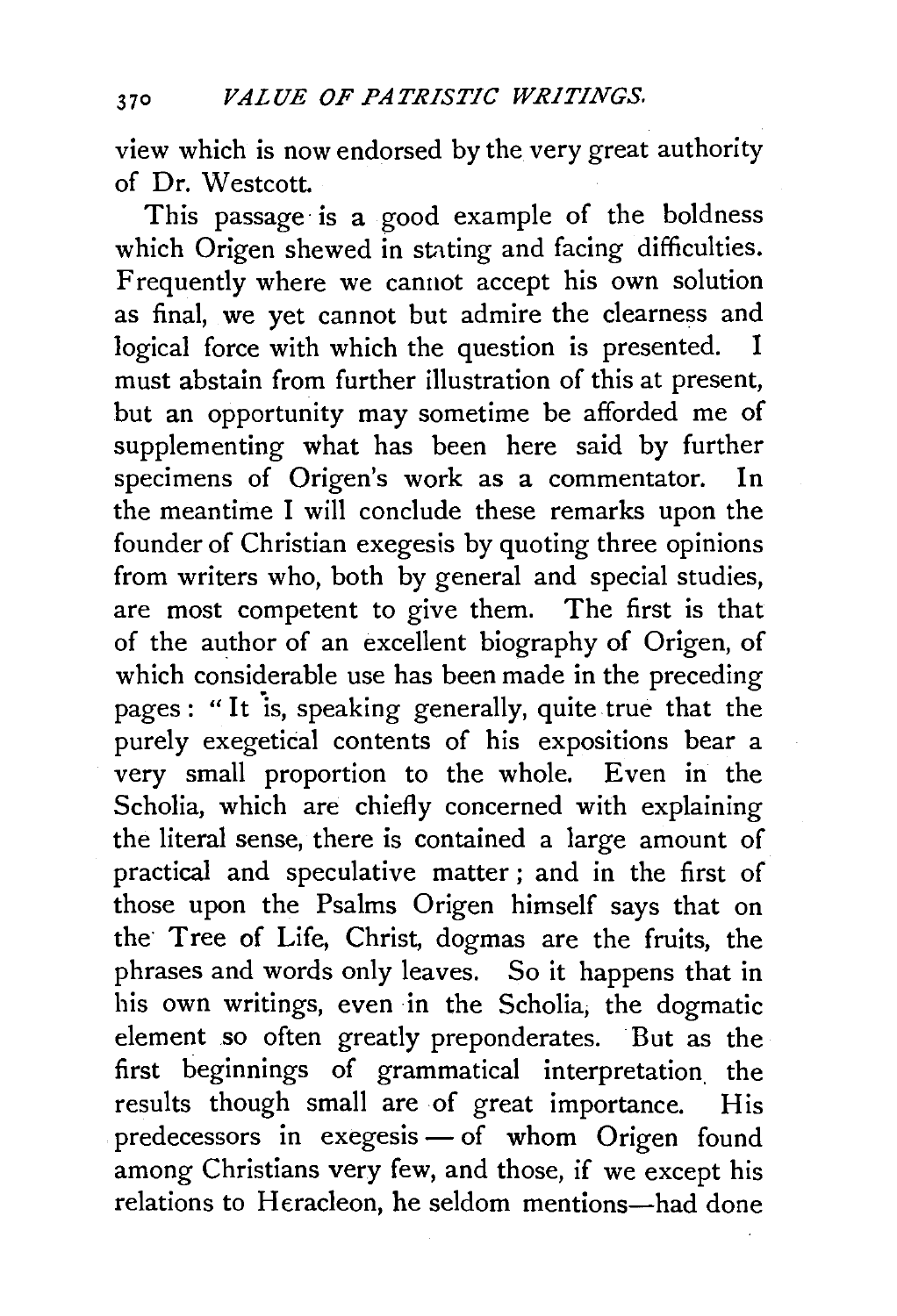hardly anything for grammatical exposition. The later Greek and Latin Fathers only in exceptional cases went beyond what Origen left them. Jerome alone surpassed him as an exegete. Thus on this side, too, he may be small when judged by the standard of the present, but in his own time he is great, an originator of altogether new lines of thought which lay outside the range of his contemporaries in the Church, and were but partially understood by them." If this, perhaps, slightly exaggerates the interval between the relative and the absolute value of Origen's labours, the impression will be corrected by the two quotations which follow. Dr. Westcott<sup>2</sup> thus describes the Commentary on St. John: "The work has Origen's faults and excellences in full measure. It is lengthy, discursive, fanciful, speculative ; but it abounds with noble thoughts and intuitions of the truth. As a commentator Origen created a new form of theological literature." With this verdict that of Bishop Lightfoot well agrees. "Of this vast apparatus" (Origen's comments on the Epistle to the Galatians) "not a single fragment remains in the original, and only two or three have been preserved in a Latin dress, either in the translation of Pamphilus's *Apology* or in Jerome's *Commentary.* On the other hand, there can be no doubt that all subsequent writers are directly or indirectly indebted to him to a very large extent. Jerome especially avows his obligations to this father of Biblical criticism. In my notes I have had occasion to mention Origen's name chiefly in connection with fanciful speculations or positive errors, because his opinion has rarely

• Redepenning, *Origenes,* ii. pp. 211, 212.

• *Speaker's Commentary, New Testament,* vol. ii. p. xcv.